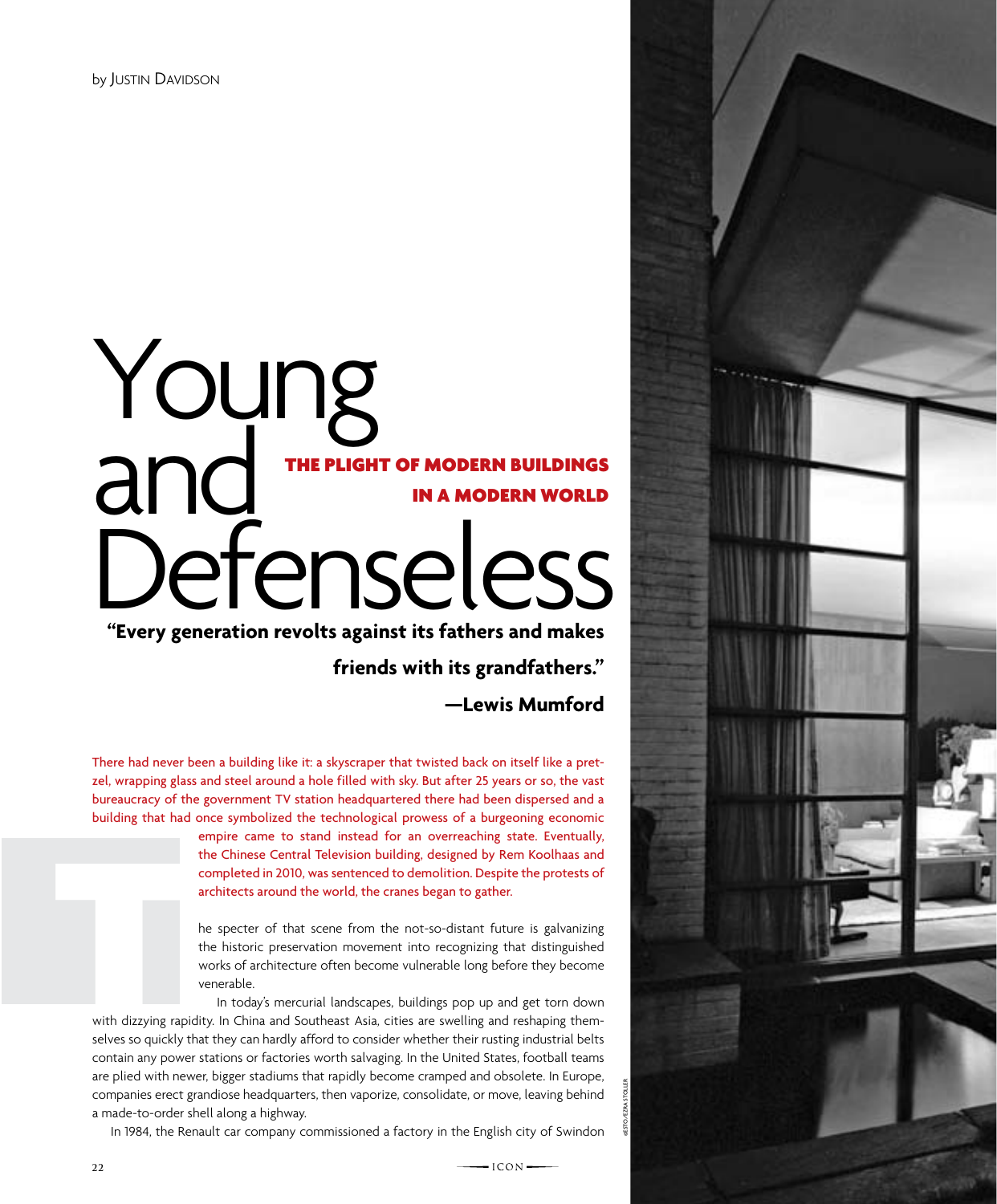A. Conger Goodyear House OLD WESTBURY, NEW YORK

One of the most important Modernist houses in the New York region, the A. Conger Goodyear House by Edward Durell Stone (1902–1975) barely escaped demolition at the hands of a developer in 2001. Arguably Stone's masterpiece of domestic architecture, the house, built in 1938, attests an unusually felicitous relationship between architect and patron. Goodyear was a founder and the first president of the Museum of Modern Art, which Stone also designed with Philip Goodwin.

Once surrounded by a 100-acre wooded estate, the hilltop house now lies amid a sea of new "mansion" construction. Following its inclusion on WMF's 2002 list of *100 Most Endangered Sites* the house was acquired through a partnership between The Barnett and Annalee Newman Foundation, World Monuments Fund, and the Society for the Preservation of Long Island Antiquities, and has since been stabilized and listed on the National Register of Historic Places. Today, a buyer is sought who will purchase the house as a landmark-protected property.

**wmf** and modernism

and

and I

modernism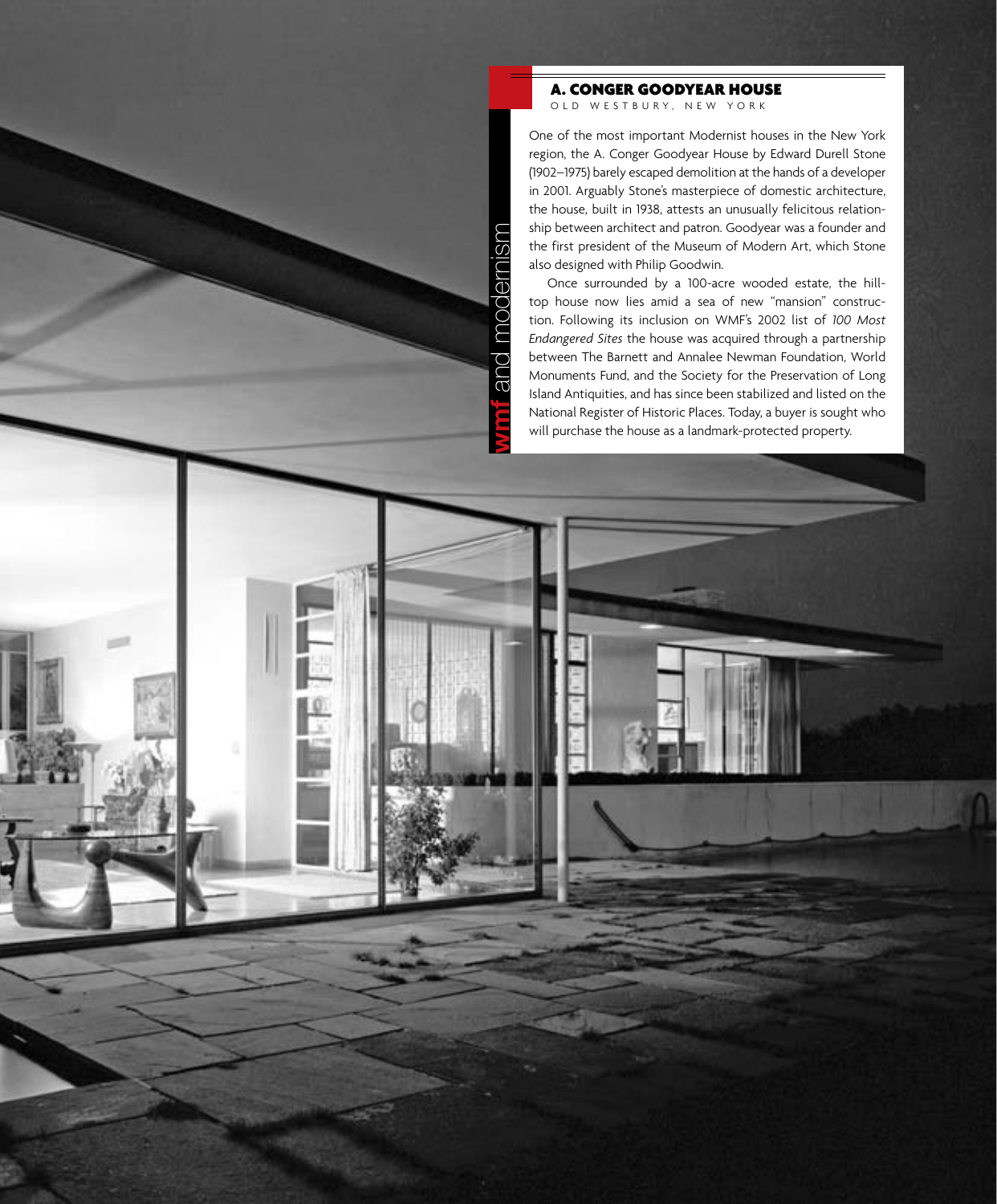

# **wmf** and modernism

ELESS TRIM A CONTROLLET USE THE USE OF THE USE OF THE USE OF THE SAME USE OF THE METHOD AND MIT AND MORE IN A SHAPE ON THE MORE IN A SHAPE OF THE MORE IN A SHAPE OF THE MORE IN A SHAPE OF THE MORE IN A SHAPE OF THE MORE OF numerous Modernist masterpieces—critical documents in the history of architecture—are being routinely disfigured, abandoned, or demolished, a phenomenon exemplified by the recent razing of a well-known Neutra house in Rancho Mirage, CA.

Many people still associate architectural preservation with the bricks-and-mortar challenges of preventing old buildings from falling down; however, modern structures are subject not only to the same risks but often to additional ones relating to the innovative technologies or ephemeral materials with which they were built. These methods and materials—as well as the innovative ideas that underpin their design—are often the very attributes that embody the landmark qualities of modern architecture. But perhaps, the greatest threat to modern architecture is that of public apathy—a lack of consensus, or perhaps confidence—that buildings of our own time can be important enough to be kept for the future, both as art and as part of our cultural history.

Modern landmarks present complex conservation challenges. As a result, our efforts to save modern buildings often require the additional tools of public advocacy, education, media attention, in addition to those of money and repair.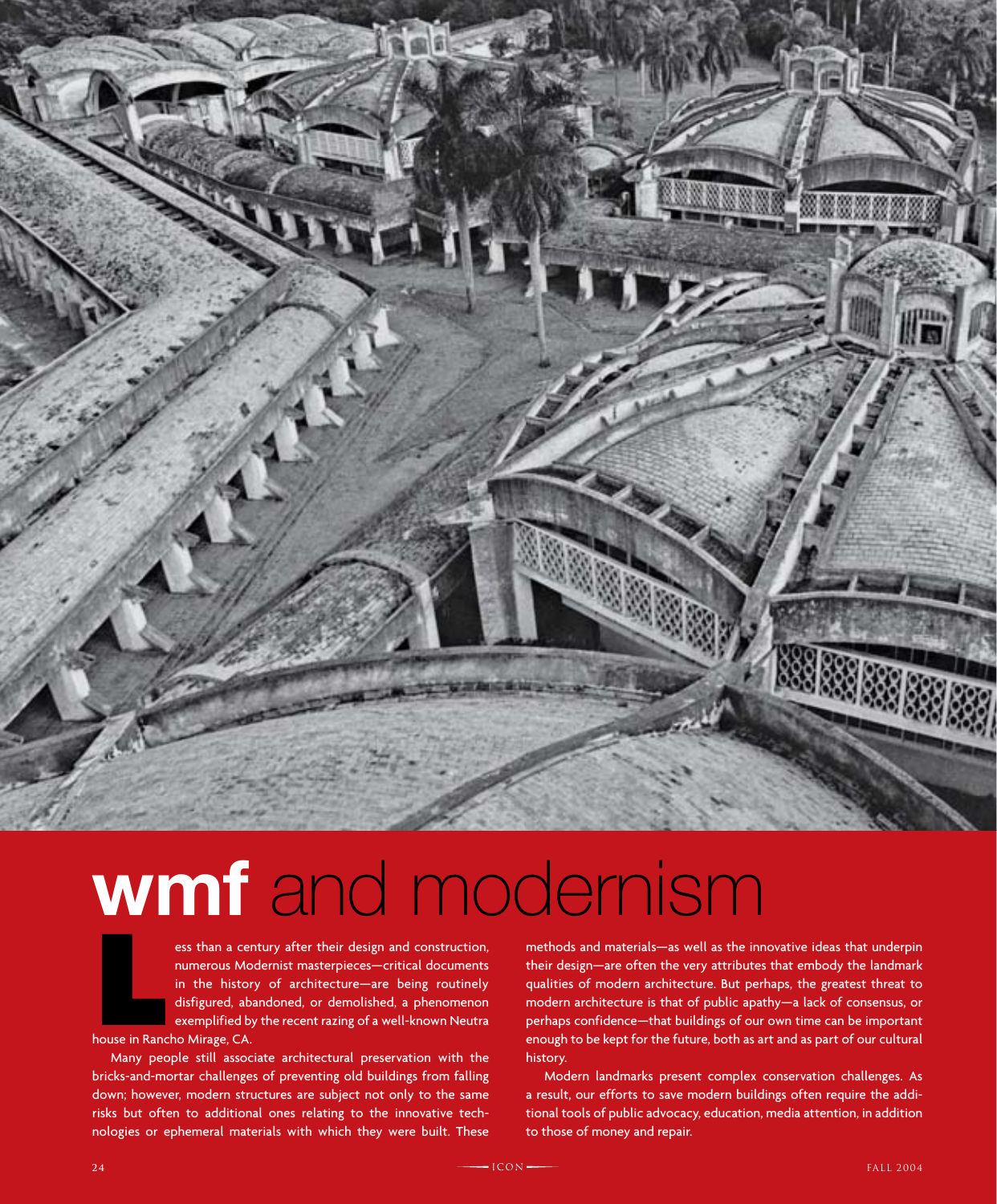#### national art schools havana , cu b a

The brainchild of none other than Fidel Castro and Che Guevara, Cuba's National Art Schools were built on the grounds of the once-exclusive Havana Country Club. Designed by a trio of architects—Cuban modernist Ricardo Porro and the Italians Roberto Gottardi and Vittorio Garatti—and begun in 1961, the five innovative buildings reflect the country's blend of Hispanic and African artistic traditions. By 1965, however, Soviet influenced members of Cuba's centralized Ministry of Building Works, who favored standardized forms to the sinuous nature of the buildings, abandoned the project halfway through its construction. Only two of the five schools were ever completed. Over time the site fell into ruin, suffering from neglect, vegetation encroachment, and vandalism. Since their inclusion on WMF's 2000 and 2002 lists of *100 Most Endangered Sites*, momentum has been gathering for their restoration, completion, and reestablishment as important monuments in Cuban architectural history.



During the past decade, World Monuments Fund—along with other organizations such as DOCOMOMO (Documentation and Conservation of buildings, sites, and neighborhoods of the Modern Movement)—has taken up the cause of preserving the great architecture from our notso-distant past. WMF has campaigned for the preservation of more than a dozen Modern sites in the Americas, Europe, and Asia, among them Richard Neutra's VDL House and R.M. Schindler's Kings Road House, both in California; the Rusakov Club and Narkomfin Building in Moscow; Cuba's National Art Schools, and most recently, Edward Durell Stone's A. Conger Goodyear House in Old Westbury, NY. ■

from Sir Norman Foster, who delivered a brawny beauty with undulating roof and waving arms, both in bright yellow steel. Less than 20 years later, Renault moved north and the future of the building was grim. Architectural stories never quite end, but the next chapter looks good for now: the Chinese government bought the building in Britain as a showcase for the country's exports and has presented plans for a respectful restoration.

hazel hankin

But other landmarks can vanish before the debates even begin. The incident that shocked preservationists in New York into action was the partial demolition of the Bronx Developmental Center, designed by Richard Meier. Located just off the Hutchinson River Parkway, it opened in 1977, and was showered with encomiums—"sure to be ranked among the great buildings of its time," according to the American Institute of Architects' guide to New York City. Meier's facility for the mentally handicapped brought its population into the jet age with a metal cladding reminiscent of an airliner's skin. In 2002, it was torn down to make way for the Hutchinson Metro Center, a suburban-style office complex that aspires to pure blandness and achieves it handily.

The architectural community was blindsided. "When they started the demolition, I got phone calls from people on the Hutch asking what we knew, and we didn't know anything about it at all," says Vicki Weiner, a preservationist who was then at the Municipal Arts Society. "It was one of the landmarks of modern architecture, but it wasn't eligible for landmark status yet."

The Bronx Developmental Center had reached that fragile age when buildings begin to look dated but haven't yet acquired a beneficent haze of nostalgia. "It's at this point that, to the non-architectural historian, everything starts to seem old and in need of change or demolition," says Frank Sanchis, executive director of the Municipal Arts Society. "Buildings hit a low point in terms of respect or popularity when they get to that age."

They are also almost always unprotected by law. In the U.S., notable buildings are often protected by a tangle of overlapping and disjointed laws, rules, and recommendations. Local landmarks ordinances generally apply only to buildings at least 30 years old, while state and national Registers of Historic Places apply only to structures that have reached the age of 50, or are of exceptional significance. Registers offer legal protection only to public or publicly funded buildings. Recent buildings are no more secure in Europe. France, for instance, has a vigorous historic preservation council, which has listed more than 1,000 twentieth-

#### **Richard Meier's Bronx Developmental Center (1977–2002)**

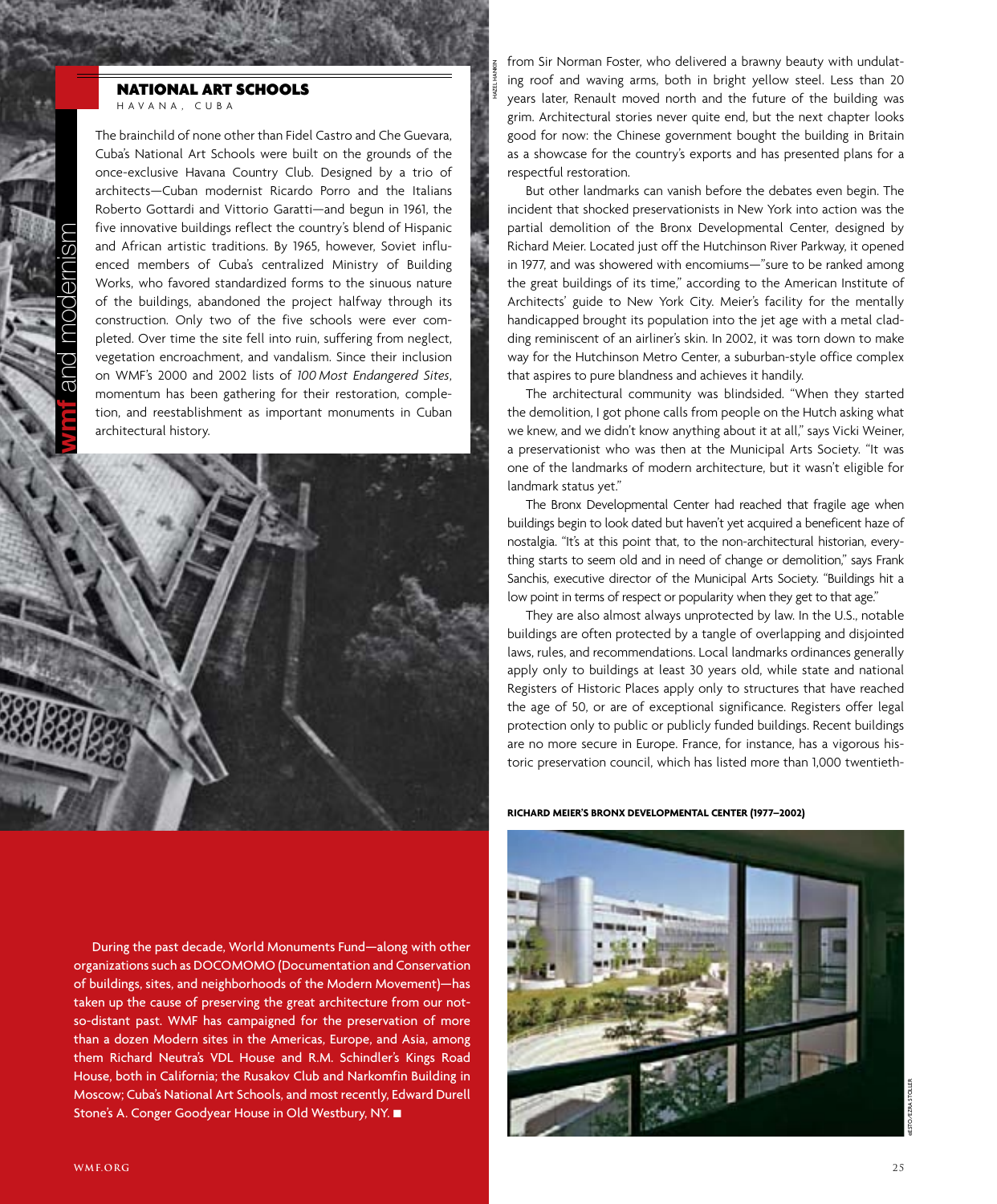

**Seattle's Kingdome, built in 1976, was imploded on January 9, 2000.** 

century monuments, yet only a handful date from the past 40 years.

The most binding statutes in America are usually those mandated by a local landmarks authority—a body that in many places does not actually exist and in others can be stubbornly resistant to pressure. The village of Old Westbury, for instance, refused to landmark Edward Durell Stone's 1938 masterpiece, the A. Conger Goodyear House, even though it made the endangered lists of World Monuments Fund and the New York State Preservation League in 2002.

As frequently happens, activists relied on fundraising rather than legislation to rescue the house. With help from a consortium of donors, World Monuments Fund arranged to purchase the house with the Society for the Preservation of Long Island Antiquities (SPLIA), spent more than \$400,000 to restore it, and is now ready to sell it again, this time with a contract that would prevent any new owner from demolishing it or making substantial alterations to its landmark features. The experience prompted SPLIA to hire one of the key activists, Caroline Zaleski, to compile a survey of twentieth-century modern architecture on Long Island—a project that is still under way.

In the U.S., where buildings are considered temporary until proven permanent, the local landmarks of the 1960s keep tumbling down. In the summer of 2003, the Emhart Building, Gordon Bunshaft's elegant 1963 tribute to corporate culture in Bloomfield, CT, campus of the Connecticut General Life Insurance Co. (now CIGNA), fell victim to the company's expansion plans and was demolished. The vast concrete span of the Kingdome in Seattle, which was on the forefront of stadium design when it opened in 1976, was torn down just 24 years later. The 1969 city hall in Fremont, California, a space-age raw concrete platform raised on columns that were deemed too spindly to withstand a major earthquake and not worth bringing up to code, was condemned in August. The hopeful futurism of yesterday is today's embarrassing past.

The only defense against the mindless purging of our recent architectural heritage is to make a lot of noise, an activity that usually depends on a scattered, decentralized network of activist groups, frequently staffed by volunteers. They range from DOCOMOMO, a worldwide organization dedicated to the protection of endangered species of modernism, to the fledgling Modern Asian Architectural Network, to the Recent Past Preservation Network, a Virginia-based shoestring association with a deliberately ecumenical agenda.

"We'll support pretty much everybody who wants to make an effort

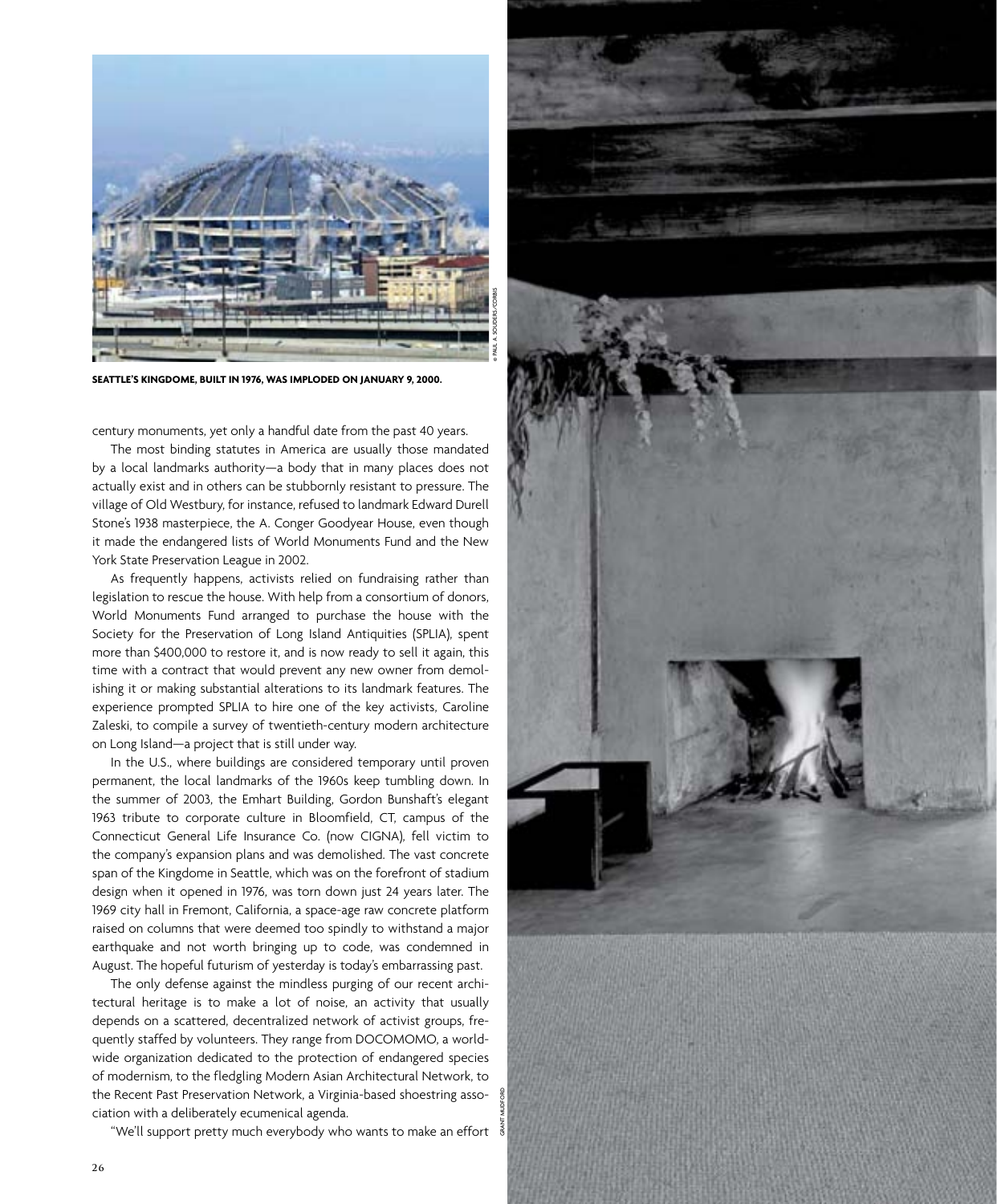modernism **wmf** and modernismpo ಹ

 $-ICON$ 

schindler kings road house ho l l ywood , ca l ifornia

With its innovative "slab tilt" construction and integration of gardens as living space, Rudolf Michael Schindler's Kings Road House exhibits a radical rethinking of domestic architecture. A Viennese immigrant, Schindler (1887–1953) and his American wife Pauline (1893–1977) used the house as a salon for progressive thinkers in the worlds of art, music, and politics, among them Frank Lloyd Wright, Edward Weston, John Cage, and Buster Keaton. Galka Scheyer lived in the house in the 1930s with her collection of paintings by the Blue Four—Klee, Kandinsky, Jawlensky, and Feiniger. In 1980, the Friends of Schindler House, a nonprofit organization, acquired the property, later entering into an agreement with the Republic of Austria to establish the MAK Center for Art and Architecture. Placed on WMF's list of *100 Most Endangered Sites* in 2002, the house—a combination of durable and ephemeral materials—presents a wide range of conservation problems, including differential settlement caused by poor drainage, roof leaks, and the failure of cantilevered elements.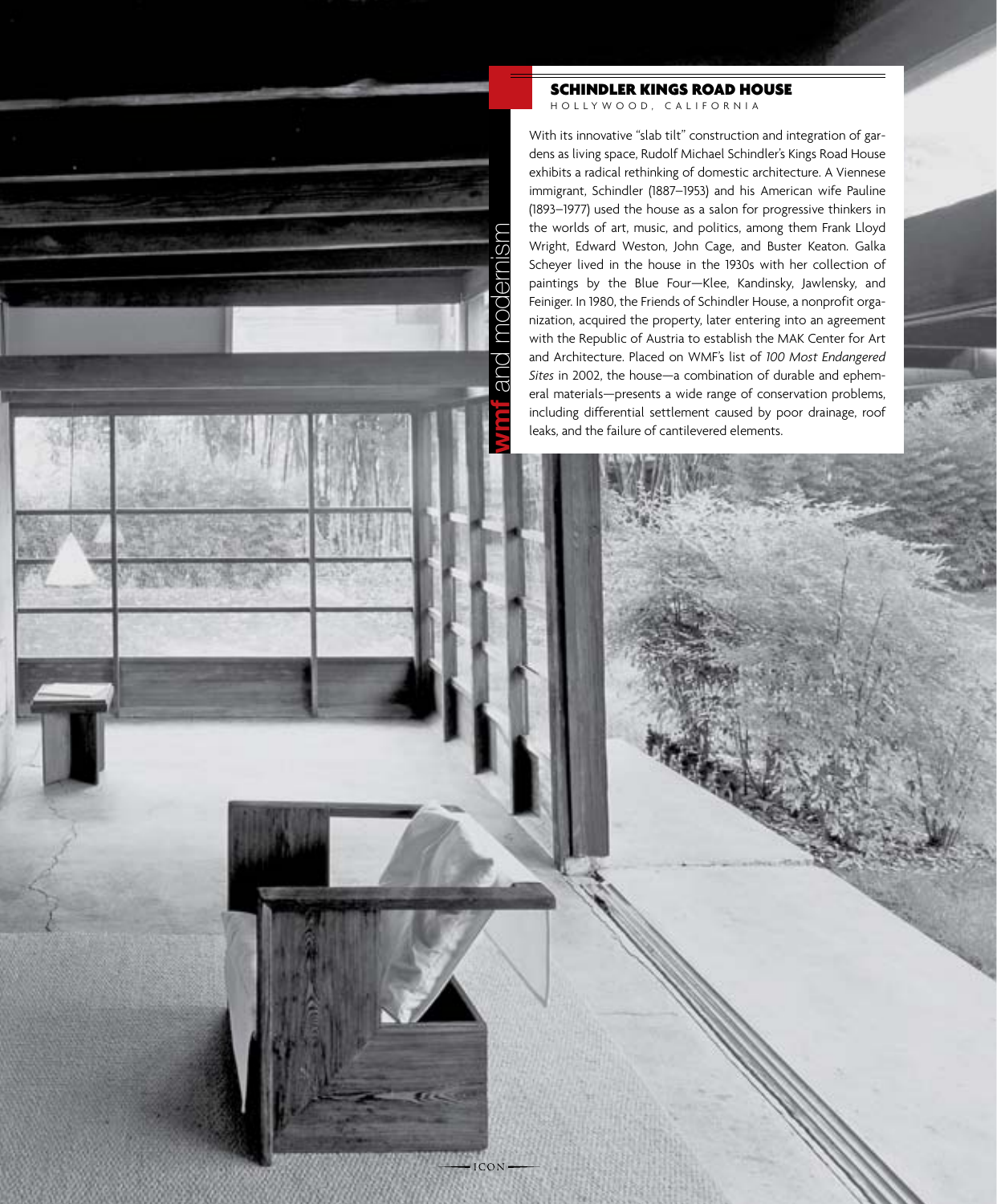#### viipuri library vy b org , russia

Designed by Finnish architect Alvar Aalto (1890–1976), the Viipuri Library—located in Vyborg on the Karelian Isthmus, which Finland lost to the Soviet Union during World War II—was built with an inner rectangular space, like a classical cella, and has massive undecorated façades. The ceiling of the lending and reading hall features gradually stepped planes pierced by skylights; the conference room has an undulating wooden ceiling. The building prefigures Aalto's ethos articulated in 1938: "Nature, not the machine, is the most important model for architecture."

The building was renovated in 1958–1961 as a municipal library for the City of Vyborg; however, over the years, it had fallen into a dilapidated state. Following its inclusion on WMF's 2000 and 2002 lists of endangered sites, the building was awarded a Robert W. Wilson Challenge Grant through WMF for repairs to the lending hall skylights and roof. Other work is being supported by private Finnish and international foundations, corporations, individuals, and Finnish and Russian authorities.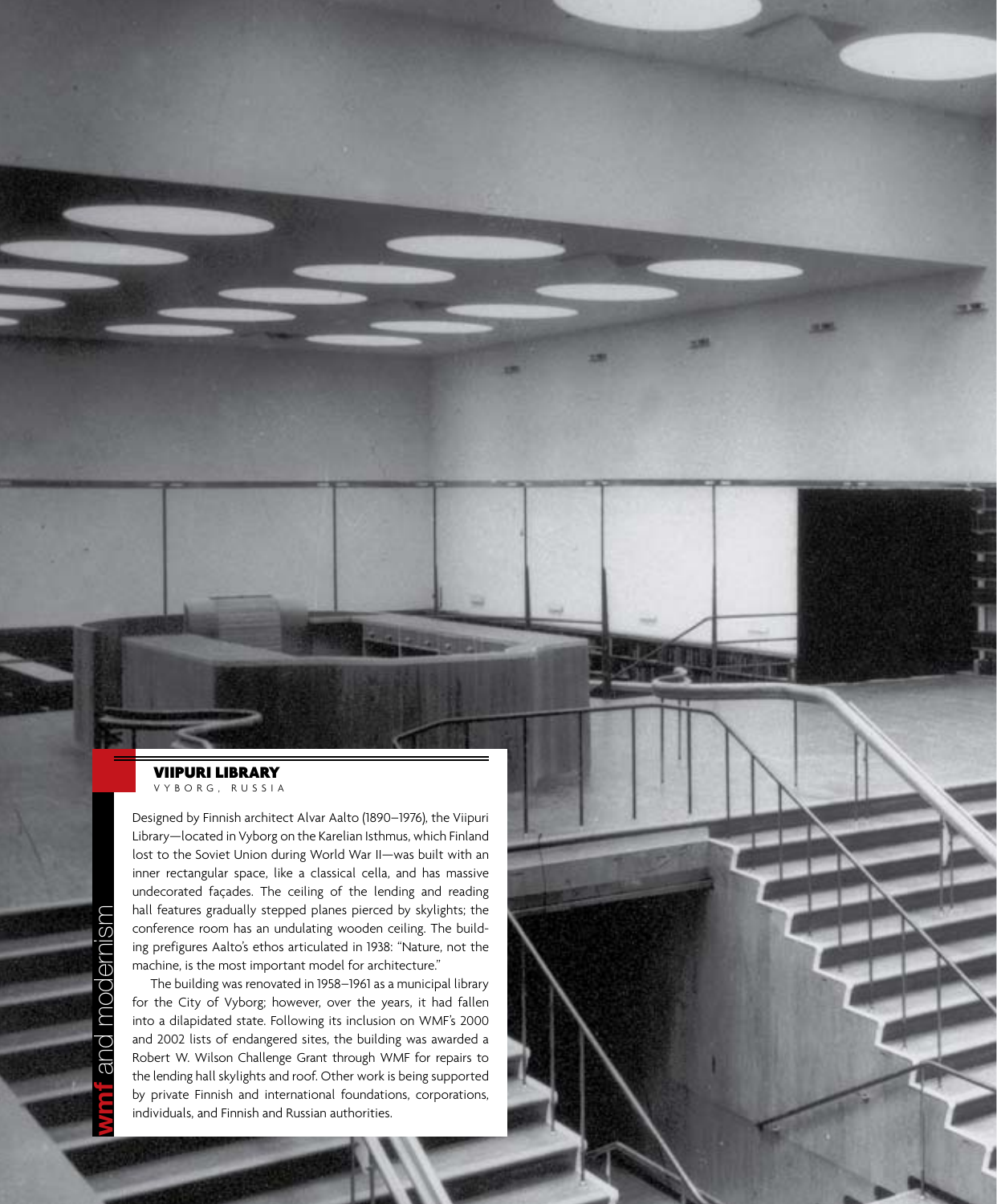



**Paris' 1977 Pompidou Center designed by Renzo Piano and Richard Rogers**

to save a building," says the group's president, Christine Madrid French, an architectural historian. "So many of the interesting buildings we have get demolished just because Washington never slept there, or they're not linked with a significant architect."

While French's criteria for what to preserve are as generous as they get—if it exists, it deserves to—other organizations lead by making lists. After the fiasco of the Bronx Developmental Center, New York's Municipal Art Society compiled "Thirty Under 30: A Watch List of Future Landmarks" so that those buildings, at least, could not disappear under cover of ignorance.

Creating a contemporary canon is a volatile diplomatic task. Idiosyncratic buildings elicit ire as well as admiration, and many of those feelings are still fresh, mixed up with enduring aesthetic positions, persistent rivalries, and in some cases, the memory of what had to be razed in order for one potential icon to go up.

"This is difficult stuff for some people," says Vicki Weiner, who administered the "Watch List" for the Municipal Arts Society and is now a project director at the Pratt Institute Center for Community and Environmental Planning in New York. "You just try getting a bunch of architects who are over 40 to look at buildings from the 1980s and think about preserving them."

Ironies abound. In the 1970s, the Municipal Arts Society threw itself into an unsuccessful fight to block the razing of three old Times Square theaters and their replacement by a massive hotel. Three decades later, the society's "Watch List" includes the gloomy glass fortress that John Portman designed for the Marriott chain. Ugly though it is, the hotel has an unavoidable significance: It launched the 20-year rebuilding and re-glamorizing of a derelict Times Square. The very idea, in 1981, when construction began, that large numbers of tourists might choose to stay in the infested and dangerous heart of midtown was a long-range vote of confidence that eventually paid off in a thronged neighborhood agleam with corporate logos.

The last generation of architects has bejeweled the planet with projects that seem as secure as they are stellar. James Stewart Polshek's Rose Center for Earth and Space in New York, Richard Rogers' Lloyd's Building in London, Frank Gehry's Walt Disney Hall in Los Angeles, Santiago Calatrava's bridges, and Rogers' and Renzo Piano's Pompidou Center in Paris have all become indelible, postcard-worthy icons of the cities they occupy.

It might be hoped that a building's best defense is the ability to stir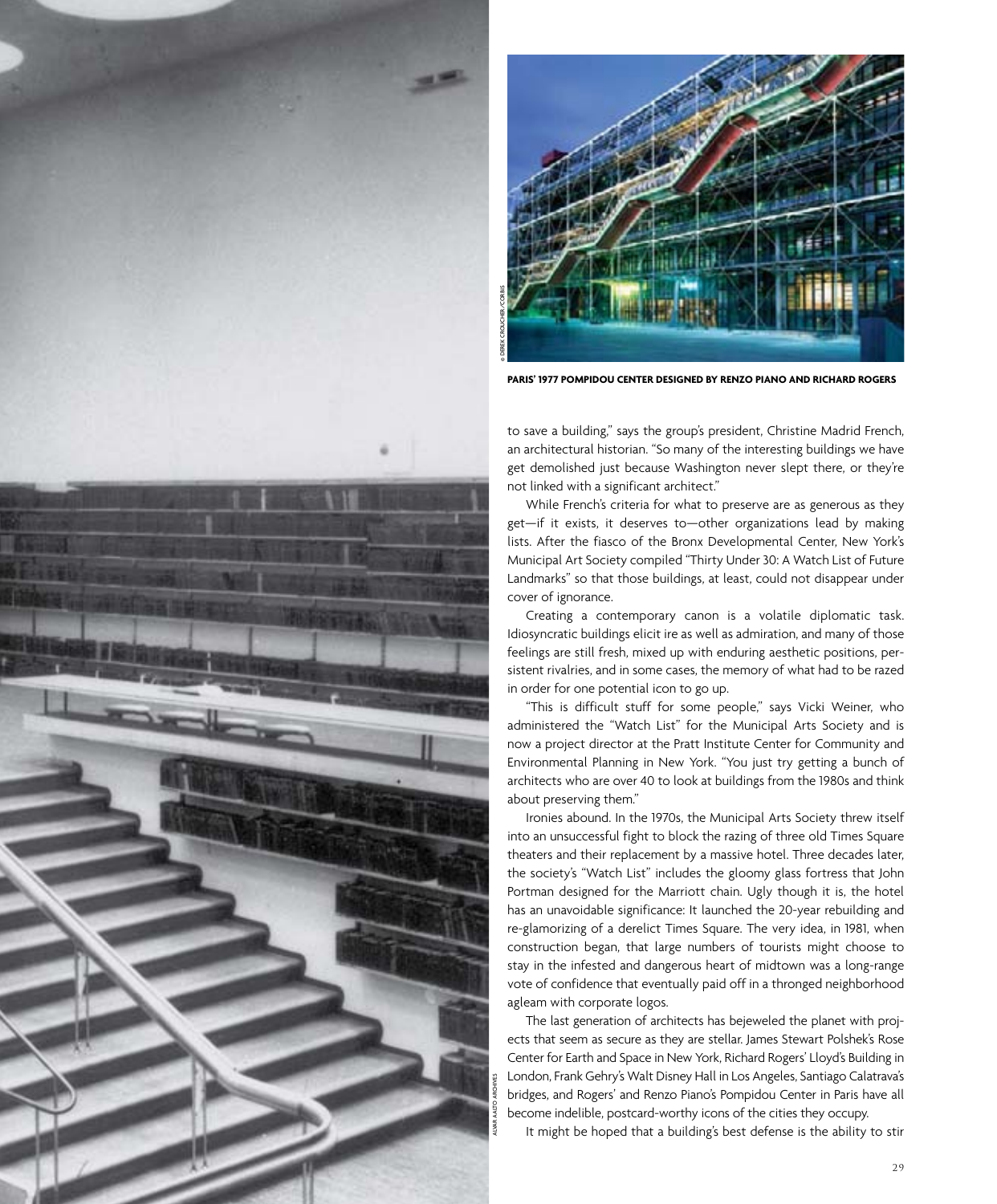affection: People won't destroy what they admire. It's not an argument that convinces DOCOMOMO's president Theo Prudon. "That's the theory that time sorts it all out for you and the only surviving pigsty is the best pigsty around because it's the only one left from 1632," Prudon says. But that means leaving a process to chance and fashion, and while the criteria for making preservation cases may be intricate and inconsistent, he insists, they are not haphazard.

"Whether a building is significant is not just some arbitrary decision made by three people in a back room that will change everything for future generations," Prudon says. "It's a problem we always have in dealing with recent buildings: their significance may lie in non-architectural, non-aesthetic criteria."

In many cases, preserving recent architecture is a matter of overcoming long-cherished loathings and recognizing the importance of the ostensibly ordinary. "What's difficult with modern preservation is that a lot of people don't think the vernacular, the everyday buildings are that interesting," says Nina Rappaport, a member of both the U.S. chapter of DOCOMOMO and of the "Watch List" jury. "The icons are easy: the Seagram Building, Lever House"—both triumphs of 1950s modernism in Manhattan that were given landmark status. "With the more in-between buildings it's harder for people to understand their value."

Some buildings, ignored or even detested at the outset, become symbols of their eras or accidental repositories of history, and rescuing them often requires engaging in house-by-house combat with other preservationists, who put architectural quality above all else.

China and the former Soviet countries, for instance, have the architectural legacies of totalitarianism to contend with, including an enormous stock of shabby and unsafe housing that is unlikely to elicit widespread sentiment. "They're concerned with development, and they're not focused on saving buildings from the Communist Era," says Richard Blinder, a founding partner of the New York-based architecture firm Beyer Blinder Belle, which will soon open an office in Beijing. "An incredible amount of what was built is very substandard construction. They have millions of apartment blocks that are falling apart. Nobody cares about that stuff—but at least some of them should be preserved."

**once slated for demolition, albert Frey's iconic 1965 palm Springs gas station has found new life as a town visitor's center.**



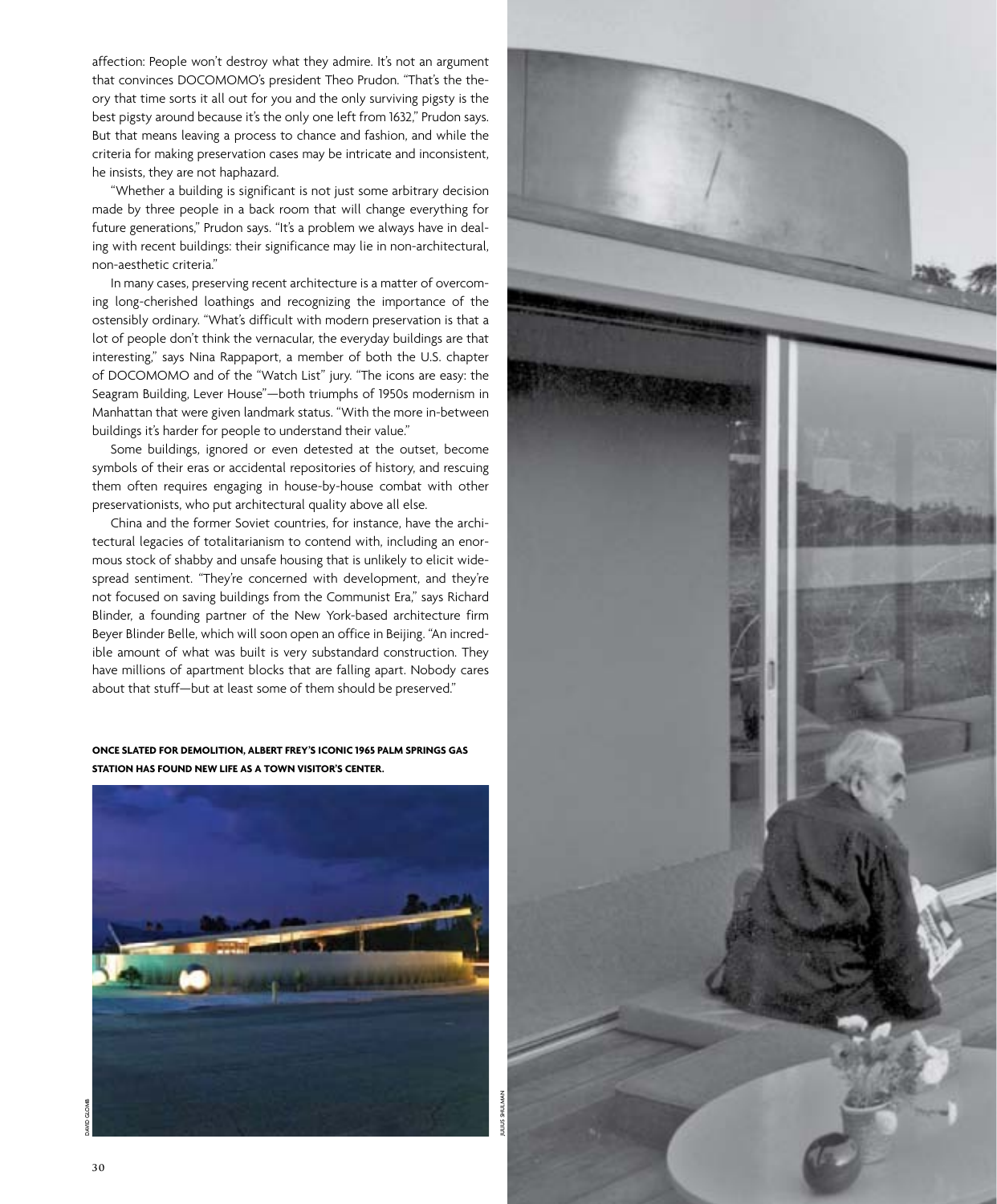#### VDL research house II LOS ANGELES, CALIFORNIA

**wmf** and modernism

po ൽ

moa

 $\overline{\textcirc}$ eni

At a time when Mission-Mediterranean was the style of choice in Los Angeles, CA, architect Richard Neutra (1892–1970) built himself a Modernist home/studio in 1932 that emphasized his belief that the "skeleton" of a structure should be readily visible. The threelevel structure is marked by floor to ceiling window walls, narrow support columns, interlocking volumes, and private outdoor spaces. Gutted by fire in 1963, the house was subsequently rebuilt by Neutra and his architect son and partner, Dion Neutra.

Although California State Polytechnic University, Pomona, took over the site in 1990, no substantive work has been carried out on the house save for the replacement of its roof in 1998. The house is plagued by a suite of conservation problems—asbestos needs to be removed, electrical systems need updating (faulty electricals caused the 1963 fire), dry rot has set in, termite damage is evident, and most of its windows and doors need replacement. Although the university has exhibited an interest in restoring the house, funds for the project have yet to be secured.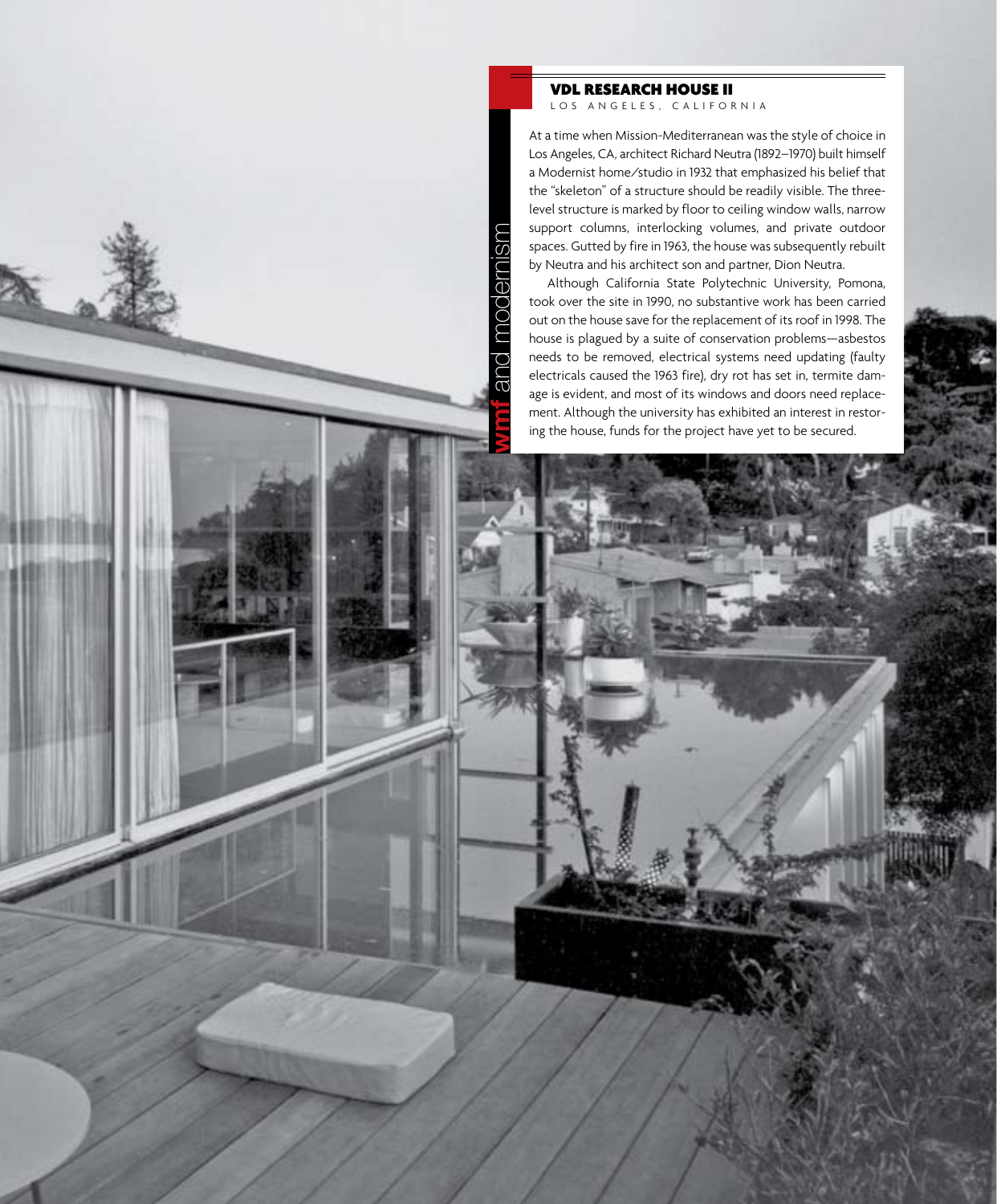#### ennis brown House LOS ANGELES, CALIFORNIA

Frank Lloyd Wright's theories of organic architecture prescribed that buildings should draw materials from their natural environments. In Los Angeles, this translated into the creation of four textile block houses, the largest built for Mr. and Mrs. Charles Ennis in 1924. Wright used decomposed granite from the site for the Mesoamerican-inspired blocks that form the building's exterior so that it would match the color and texture of the surrounding hills. In 1980, August Brown, then owner of the house, donated it to the Trust for Preservation of Cultural Heritage.

Unfortunately, it is the very materials from which the house was built that have contributed to its deterioration, a condition exacerbated by the 1994 Northridge Earthquake. The house has since been designated an Official Project of Save America's Treasures. The Federal Emergency Management Agency has earmarked \$2.5 million for restoration; however, \$1 million must still be raised to stabilize the house. The Ennis Brown House was included on WMF's 2004 list of *100 Most Endangered Sites*.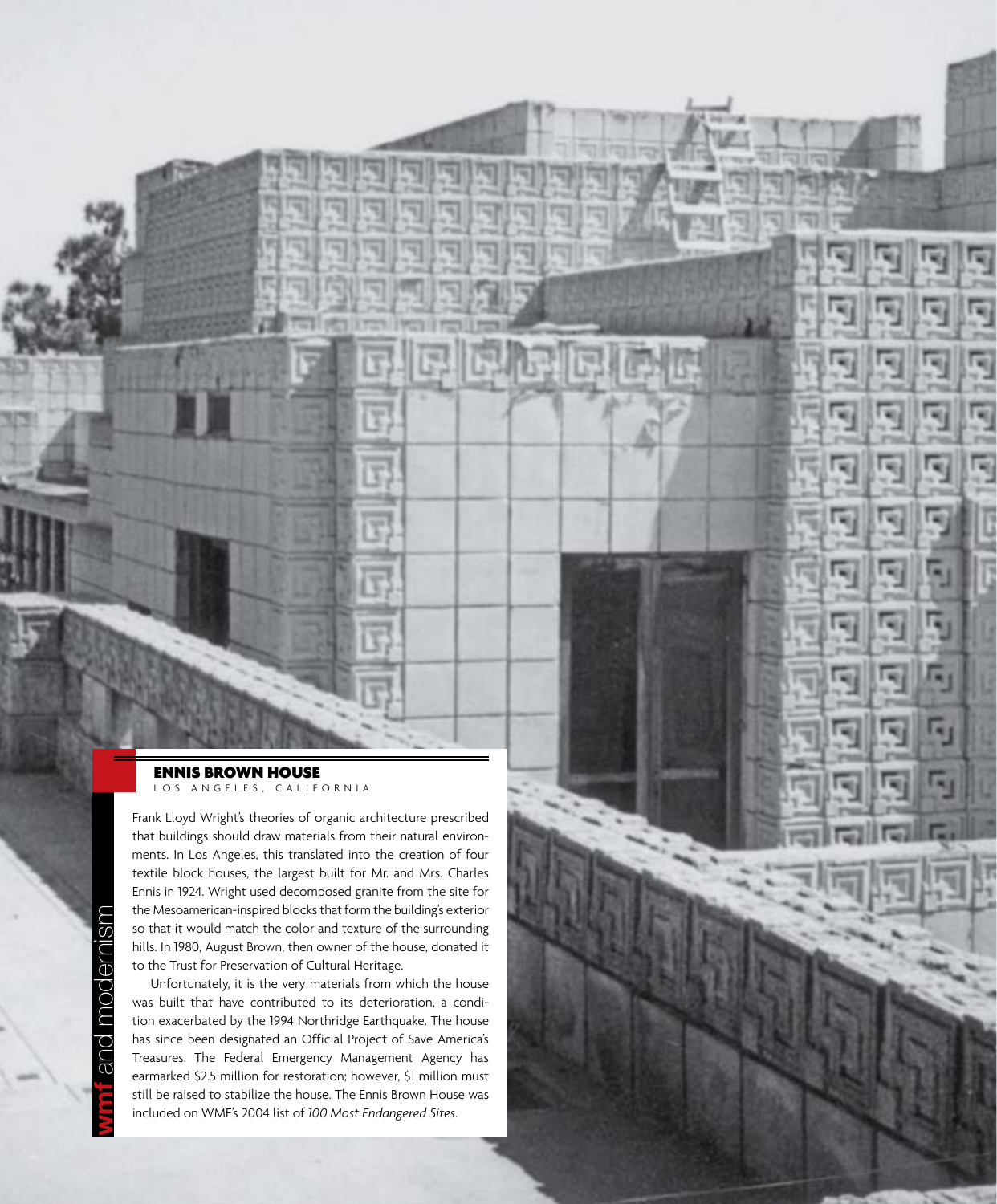



**New York's Landmarked Lever House, designed by Gordon Bunshaft of Skidmore, Owings, and Merrill and built between 1950 and 1952**

The issue of preserving the unloved comes up wherever environments are built. In Britain, the 20th-Century Society produced a survey of neglected and endangered architecture called "Risky Buildings," which includes Foster's widely admired Renault factory, but also a brutalist multilevel parking garage in Gateshead designed by Owen Luder in 1969. It's not a graceful structure, but it is arguably an important representation of Britain's postwar, post-imperial condition. The garage's raw concrete surfaces and hard, muscular lines functioned as an emblem of soulless savagery in the 1971 movie *Get Carter*, in which a killer played by Michael Caine throws a victim off the topmost story.

History does not consist only of major events, and urbanism does not consist only of heroic buildings. Often, unremarkable structures become valuable only in hindsight, as vanishing examples of a moment in the relationship between necessity and design. Think of the red British phone booth or the espresso shacks set up in front of gas stations all over Oregon—examples of fragile forms of shelter whose only longterm future is probably in a museum.

In recent years, a wing of the preservationist movement has turned its attention to the ordinary, the un-iconic and the not-so-old. The Modern Committee of the Los Angeles Conservancy, for example, consists of a group of a collective of post-boomer preservationists dedicated to preserving such ephemera as roadside diners, bowling alleys, and drive-in movie theaters.

Paradoxically, the key to preserving relatively recent structures can be the willingness to tolerate substantial changes. The luxuriously accurate facelift lavished a few years ago on Lever House, Gordon Bunschaft's bottle-green Manhattan masterpiece from 1952, is not often a realistic option. Nor is it necessarily desirable. The noted New York architect and preservationist Paul Spencer Byard, for one, decries what he calls a "fundamentalist approach to preservation, where you identify something you care about and then declare that it's sacred. The problem with sacredness is that it doesn't lend itself to thought. It rests on belief."

Saving a building can mean subjecting it to quite radical redesign, and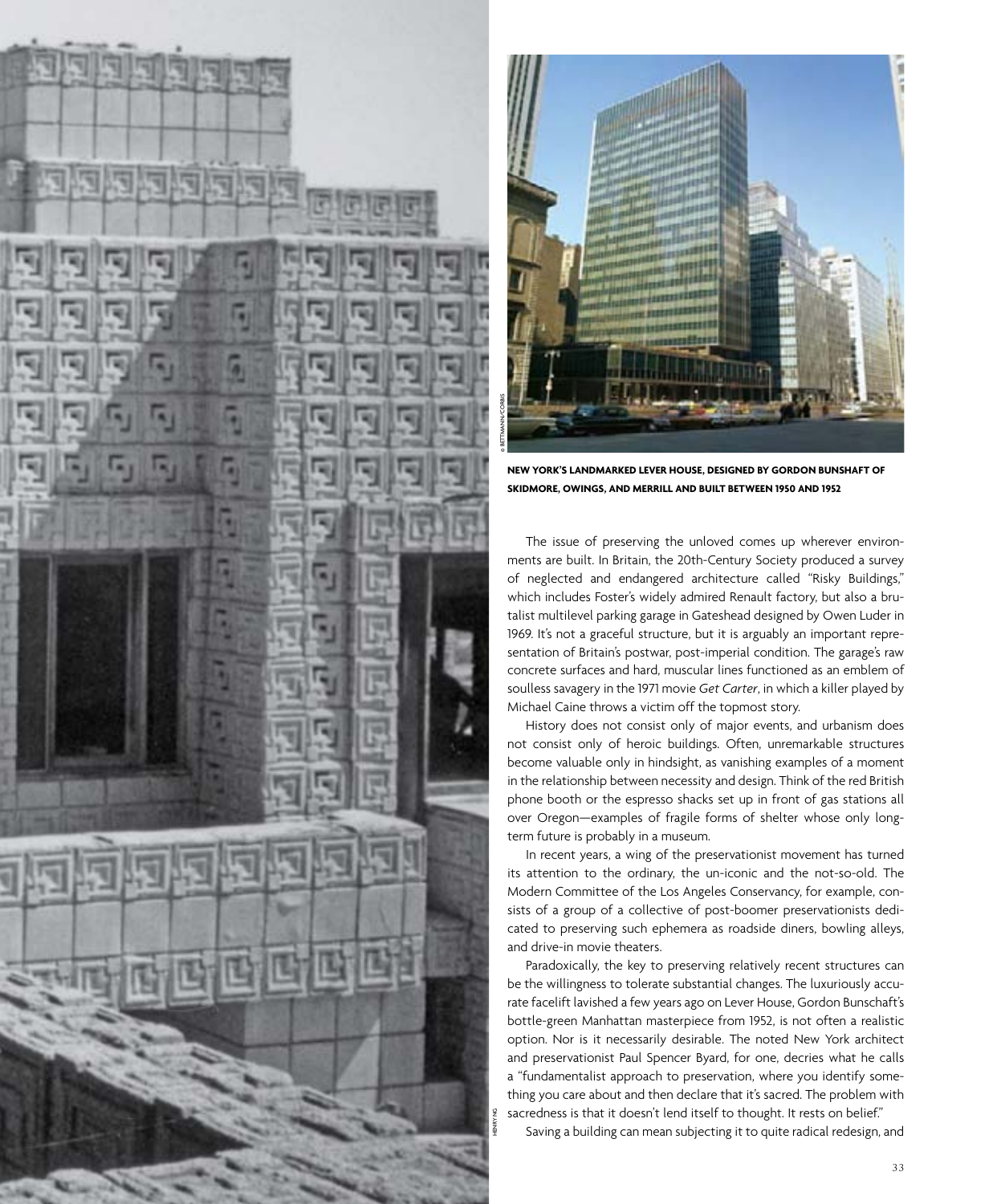Byard has irked many of his fellow preservationists by supporting the Museum of Arts and Design's plan to renovate and re-clad Edward Durell Stone's 1958 folly at Two Columbus Circle in New York. A far less thorny example of the adaptive re-use of modernism would be Albert Frey's gracefully canopied 1965 gas station in Palm Springs, which was once slated for demolition but was happily recycled into a town visitor's center last year—even if the alteration meant encircling the building with a low traffic barrier, disrupting the play between the desert's horizontal expanse and the upward swoosh of the roof.

Few places in today's world would wish to be too sweeping and declare large numbers of more generic gas stations or shoddily built glass boxes off limits to developers. Cities cannot refuse to change; they can only grow or wither. So while the desire to place a Victorian house or an eighteenth-century parish church under the aspic of legal code may by now be relatively uncontroversial, the need to safeguard the history we were actually around for is still far from obvious.

Nor is preventive observation an all-purpose answer. Since in most cases, there are no legal barriers preventing a property owner from destroying a cultural gem of recent vintage, the Municipal Arts Society's "Watch List" is fundamentally a tool of informal persuasion, to be used in tandem with a venerable technique: buying lunch. "There's nothing you can do to prevent the demolition except what we dream up," says the society's Frank Sanchis. "It may be nothing more than notification and encouragement of the owners not to destroy. That's part of the project we haven't gotten to yet." ■

#### **Edward Durell Stone's two Columbus Circle, the subject of a heated preservation debate**